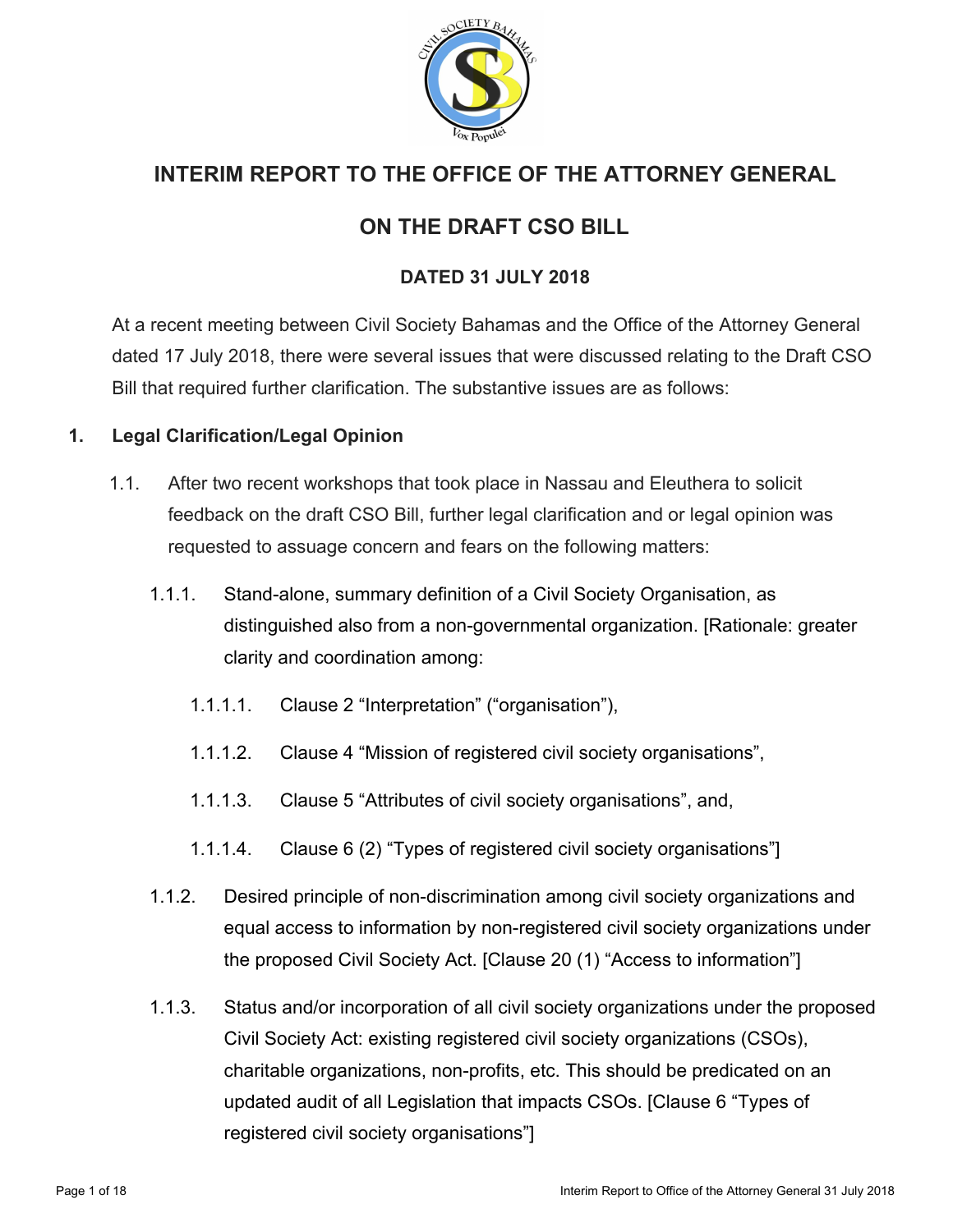- 1.1.4. Does the Office of the Registrar General negate the need for Part III ["Registration of Civil Society Organisation"]?
- 1.1.5. Is the scope of Registration adequately covered under either scenario Office of the Registrar General, Part III of the CSB, for example, with respect to timely processing of registration? Clause 9 (3) (b) ["Registration of civil society organisations"] raises this issue in a more restrictive context.
- 1.1.6. What is best international legal practice to cover ICT, inclusive of ICT Security? Clause 13 (7) (c) ["Register to be open to the public"] therefore needs to be looked at more comprehensively.
- 1.1.7. Is the Dispute Settlement function adequately covered in the CSB? Context: the concern that additional, more innovative and less costly options need to be incorporated into the proposed Act beyond what is stated in Clause 9 (6).
- 1.1.8. What is best international legal practice for:
	- 1.1.8.1. timely, effective, cost-efficient appellate recourse,including against the Government?
	- 1.1.8.2. retention of direct Legal Counsel for CSOs in need
	- 1.1.8.3. placement of Accountability Regime: Annex; Appendix; Regulations?
- 1.1.9. What is best international practice in respect of checks and balances, for the effective functioning of a Tripartite Partnership?
- 1.1.10. Are Final Clauses adequately represented in the Bill?
	- 1.1.10.1. Can lack of reporting become a basis for suspension?
	- 1.1.10.2. Strengthening the responsiveness and sustainability of the proposed Act by inclusion of a Review clause, such as a biennial conference.
- 1.1.11. What is the best mechanism to guarantee autonomy? Should an independent body replace the the Minister and Secretariat? Evaluate in this regard, the Tripartite Partnership and the BCSU (Bahamas Civil Society United). [Clause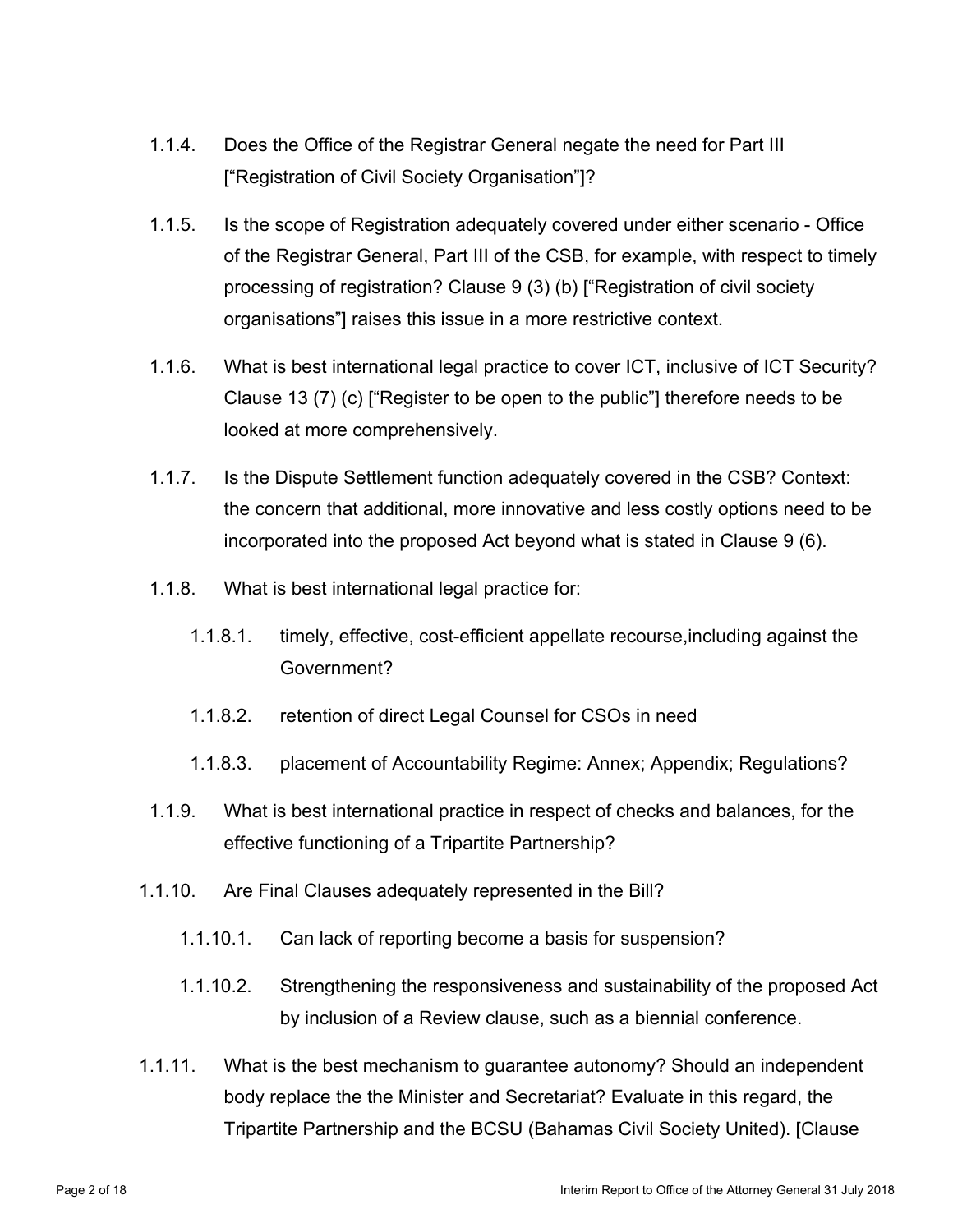17 "Role of Minister" and Clause 18 "Establishment of Civil Society Secretariat", refer] Please see also Appendix 2 hereto.

1.1.12. Please note: there are editorial inconsistencies and spelling [eg. both "organisation" and "organization"] in the Bill which need to be corrected.

## **2. Dormant Accounts**

- 2.1. It is our wish for the draft Bill to make mention of Dormant Accounts and their intended use. According the the Tribune article dated 10 May 2017<sup>1</sup>, The Central Bank was at that time pursuing reforms to legislation governing dormant bank accounts, which grew in volume by 10.2 per cent in 2016 to \$95.3 million by year-end.
- 2.2. Dormant accounts are those that have been inactive for seven years, whereupon they have to be transferred by financial institutions to the Central Bank.
- 2.3. It is our understanding that the Central Bank currently transfers to the Treasurer of The Commonwealth of The Bahamas dormant account balances of less than five hundred dollars, within two months after the receipt of such funds by the Central Bank; and dormant account balances of five hundred dollars or more (plus interest accrued on such balances, if applicable) that the Central Bank has held for twenty-five years, within two months after the end of the calendar year in which the twenty-five year period expires.<sup>2</sup> It is our understanding that it is the Central Bank's wish to reduce this twenty-five year period to ten years<sup>3</sup>.
- 2.4. Furthermore, dormant account balances paid to the Treasurer pursuant to section 24(3) of the CBBA form part of the Consolidated Fund, vest in the Treasurer for the benefit of The Bahamas, and are disposed of with the approval of both Houses of Parliament.
- 2.5. It is our wish that the Government shall use the money to fund projects for the general good of the Bahamian society; such as, youth programmes, sporting clubs and/or community centres, or to fund and support charitable organisations.

### 3. **Staggered Subvention**

<sup>1</sup> http://www.tribune242.com/news/2017/may/10/central-bank-eyes-reform-dormant-accounts-hit-95m/

<sup>2</sup> http://www.centralbankbahamas.com/download/058951500.pdf

<sup>3</sup> http://www.centralbankbahamas.com/download/088861600.pdf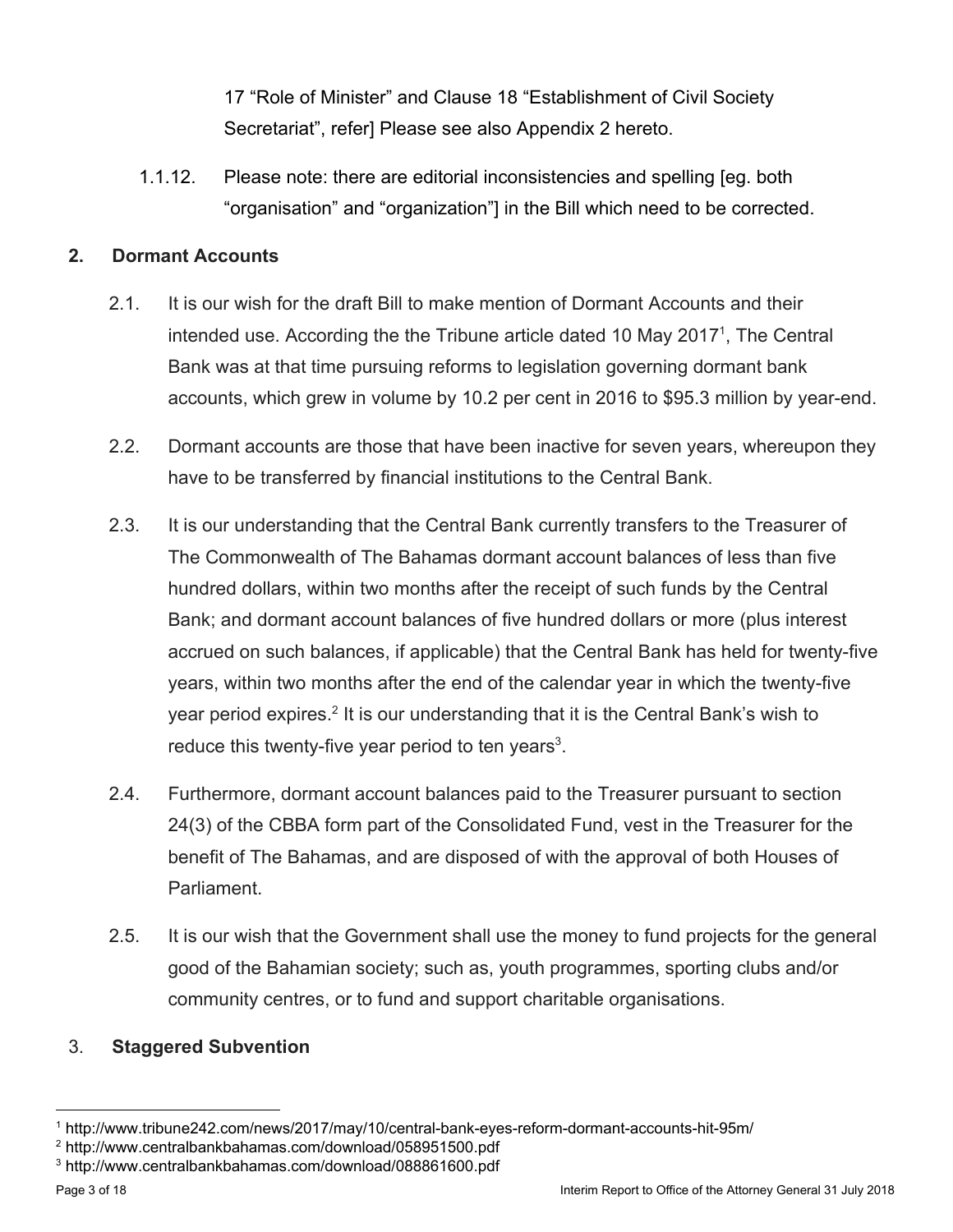- 3.1. It is our wish for the draft Bill to invigorate the civil society sector and in this respect we would like to introduce the concept of a staggered subvention. Such application would result in an initial, empowering, transformative *tranche*, followed by progressively smaller ones as the beneficiary organisation becomes self-sufficient, and therefore, no longer in need of subvention. It is the current practice for Government subventions to be granted in small amounts on an annual basis.
- 3.2. Additionally, rather than this generally open-ended arrangement, we would like to explore a limited time frame for subventions, say 3-5 years where, as indicated, larger amounts are given in the earlier years, becoming smaller, to being weaned over time. This would encourage CSOs to seek to become sustainable rather than be perennially dependent.

### **4. Standards Setting**

- 4.1. It is our wish for the envisaged umbrella body in the Bill, the BCSU, to be responsible for the implementation of a self-regulation initiative for civil society promoting a set of values and standards developed by civil society for civil society.
- 4.2. A set of standards intended to influence the governance, behaviours and practices of participating organisations, and, to be consistently applied.
- 4.3. Establishment of the self-regulation initiative must be a civil society-led process; given that the motivation and commitment of members are crucial. All stakeholders must, therefore, be involved in the process from the beginning.
- 4.4. In that regard, self-regulation can be seen as an exercise of self-definition for the civil society sector as CSOs are developing their own standards rather than having them imposed by governments or donors.
- 4.5. Typically standards will address three main domains:
	- 4.5.1. The CSOs' financial practices financial standards will seek to increase the level of transparency in how funds are managed and used by CSOs;
	- 4.5.2. Its programmatic work programmatic standards will address how programmes are planned and implemented according to the guiding principles; and
	- 4.5.3. Its governance governance standards will regulate how organisations are run in order to meet the established principles.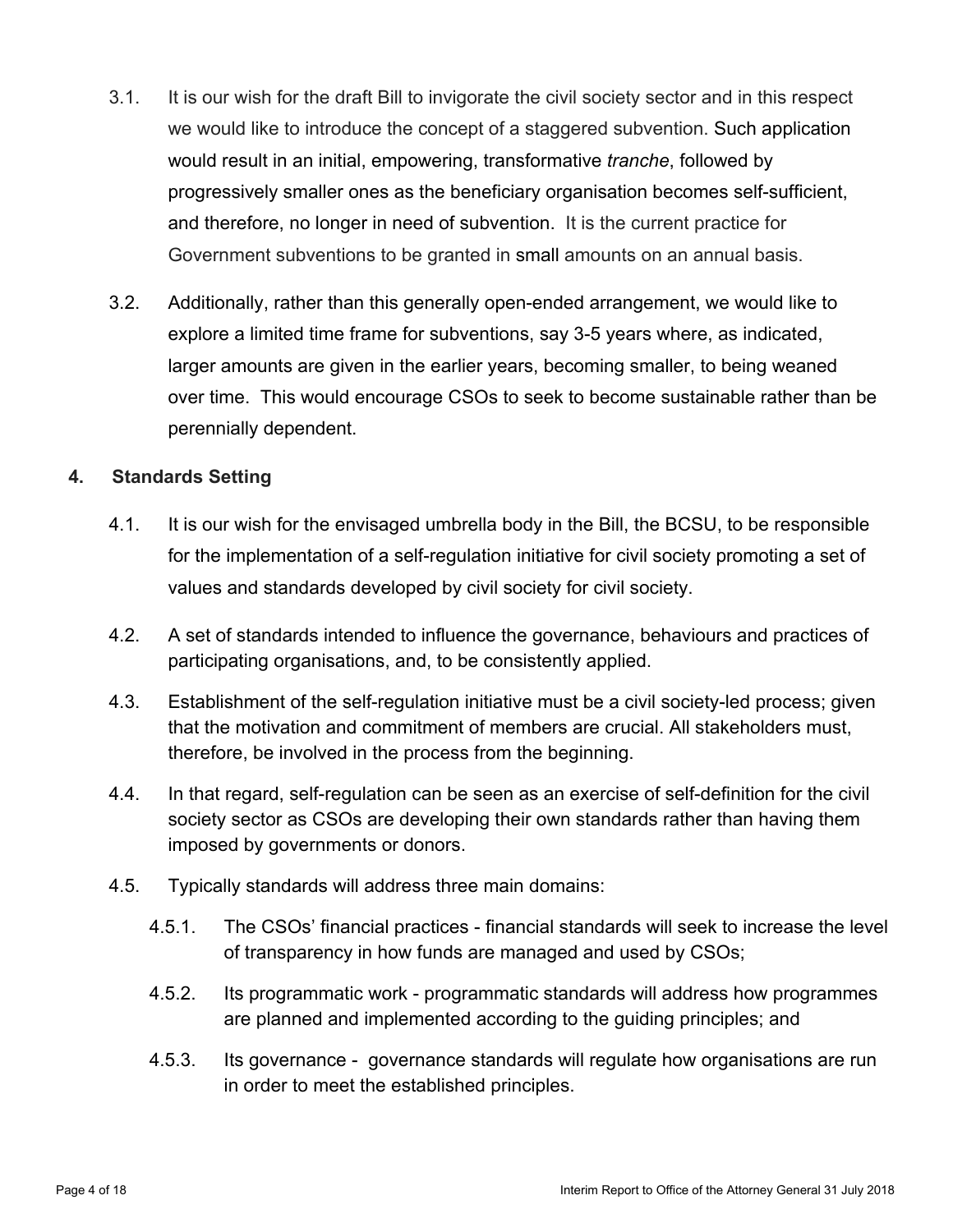- 4.6. One Eleuthera Foundation has devised 12 standards based on 6 principles and these can be found in Appendix 1.
- 4.7. The most common modalities of self-regulation initiatives, introducing basic information for each and providing case studies from CIVICUS' research<sup>4</sup> conducted on different self-regulation initiatives from around the world are:
	- 4.7.1. **1/ Working groups** A working group refers to a collective of CSOs which organise themselves to discuss their own transparency and accountability, share best practices and direct new initiatives.
	- 4.7.2. **2/ Information services** Information Services refer to initiatives which require the participating organisations to publish a specific set of required data that is relevant to accountability and transparency. It may also serve as a directory of CSOs.
	- 4.7.3. **3/ Awards** Awards are given in recognition of achievement in transparency and accountability practices through a competitive process. They often aim at rewarding excellence, innovation or good practice.
	- 4.7.4. **4/ Codes of conduct or ethics** A code of conduct or ethics is a set of standards which is defined and agreed on by a group of CSOs as a guide to their behaviour and practices. A code usually attempts to regulate various aspects of CSOs' operations including governance, accountability, fundraising, etc.
	- 4.7.5. **4 a/ Code of Conduct with Compliance Mechanisms** A code of conduct with a compliance system means that some mechanisms have been designed to check if a participating organisation is sufficiently following the code's standards in its governance, operations and programmes.
	- 4.7.6. **4b/ Code of Conduct with Sanction Mechanisms** A code of conduct with a sanctioning mechanism will prescribe actions to be taken against participating organisations if they do not comply with the code of conduct's principles and standards.
	- 4.7.7. **5 a/ Certification or accreditation schemes** A certification scheme is a way to evaluate an organisation's governance, programmes and practices against a set of standards and norms defined and established by a group of organisations. After proving adherence to these standards the organisation receives a seal of certification or accreditation.
	- 4.7.8. **5b Certification Scheme with Self-Assessment** A certification scheme implies an entry compliance mechanism, which in this case will be done by the organisations applying themselves. They will have to conduct a periodic

<sup>4</sup> https://www.civicus.org/images/stories/CIVICUS%20Self-regulation%20Guide%20Eng%202014.pdf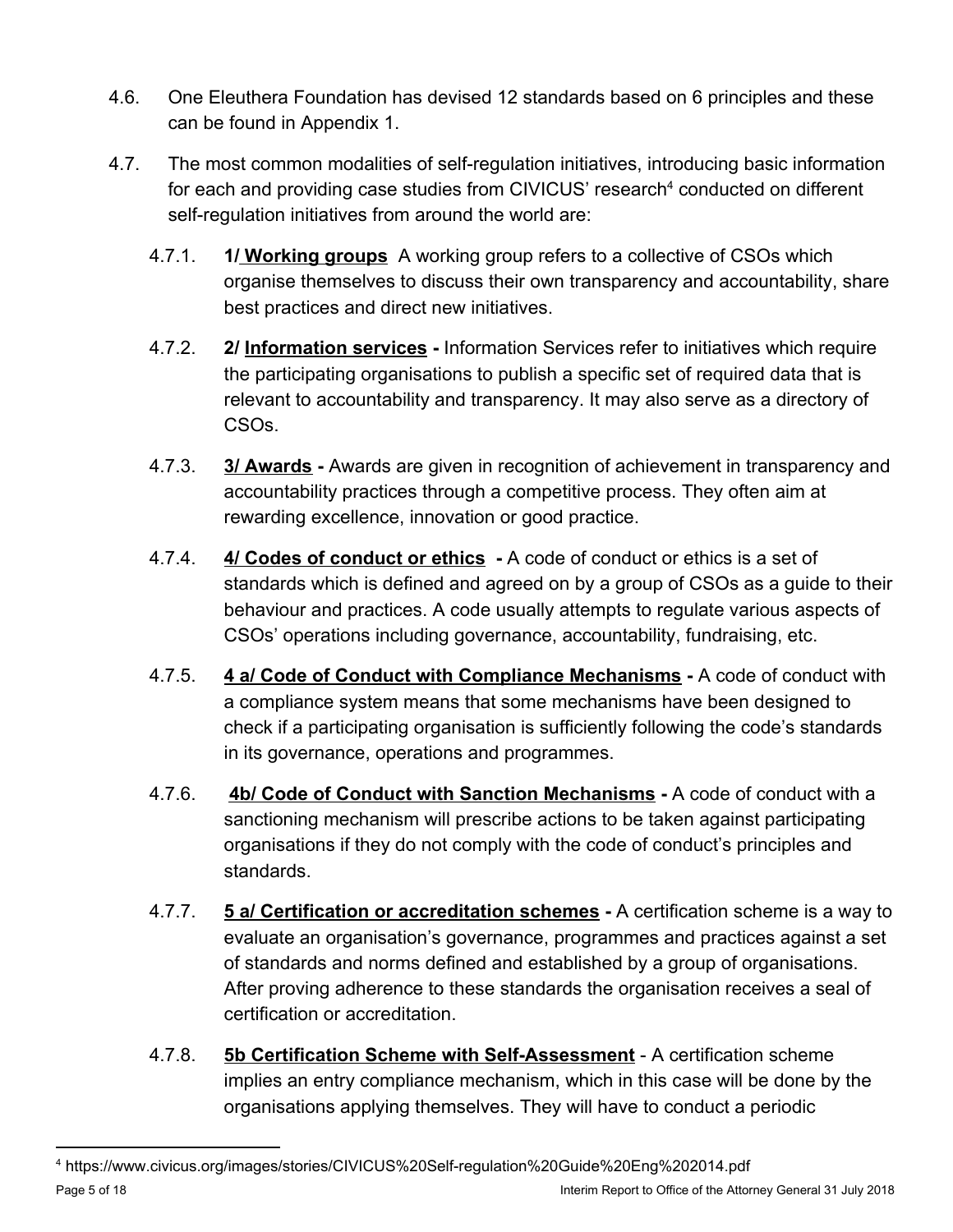auto-evaluation against the scheme's standards and based on the application form developed by the certifier.

- 4.7.9. **5c Certification Scheme with Peer Assessment** The initial assessment of applying organisations against the certification scheme's standards is done by designated peer(s).
- 4.7.10. **5d Certification Scheme with Third Party Accreditation** An independent third party is responsible for analysing an organisation's compliance with the certification scheme's standards.
- 4.8. It is our intention to commence with Information Services followed by a Code of Conduct, working our way to a Certification Scheme with Third Party Accreditation.

### **5. Awards Scheme**

- 5.1. It is our wish for the draft Bill to make mention of an awards scheme for CSOs. According to Civicus, Awards are given in recognition of achievement in transparency and accountability practices through a competitive process. They often aim at rewarding excellence, innovation or good practice.
- 5.2. Awards entail an open or close call for participants, through which organisations either apply or are nominated. Participating organisations are then evaluated by an independent jury against a set of defined criteria, which for a self-regulation initiative will focus mainly on transparent financial management, information disclosure, innovative practices in accountability, and, on sustainable impact. Awards can be organised in different categories based on the size and budget of the participating organisations. They are typically granted annually by organisations which are involved in the civil society sector, but which are not necessarily CSOs themselves. Judges may include multiple stakeholders such as representatives from the CSO sector, the public, academia, media and the private sector. Most awards do not publicise participants who do not pass the award criteria but actively promote their awardees. The prizes may be composed of a combination of the following: financial gifts, capacity-building packages, membership in relevant umbrella organisations, and public promotion.

### **6. Tax Credit**

6.1. It is our wish that the draft CSO Bill seeks both to invigorate and empower the civil society sector, and in this respect, we would like the Bill to make reference to a tax credit scheme, or tax incentive scheme which would allow certain taxpayers to subtract the amount of the credit they have accrued from the total they owe the state. As we do not have an income tax system in The Bahamas, we would have to look at the tax system in place.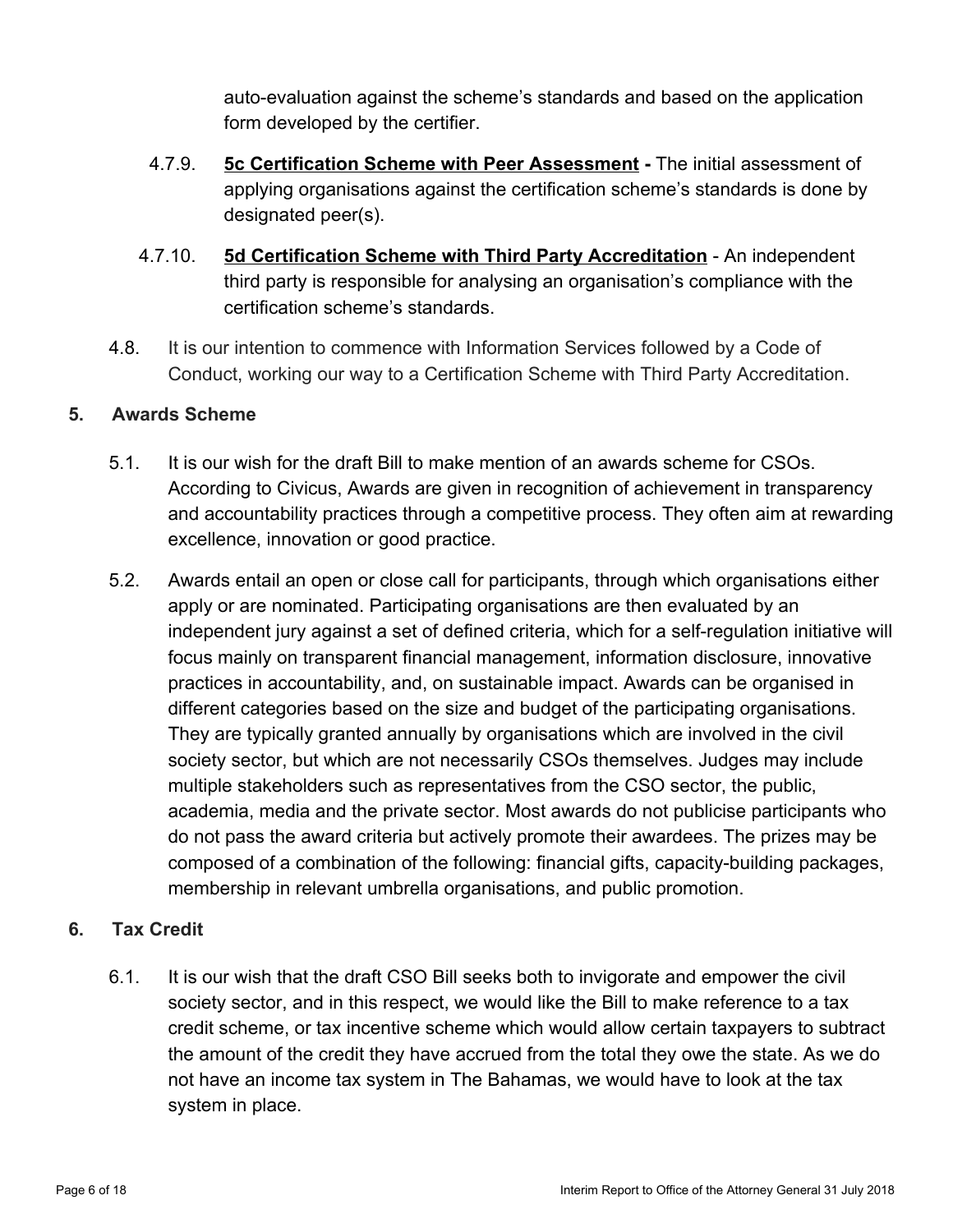- 6.2. In the United States, donations to qualified charities are considered tax deductible expenses so they can reduce a taxpayer's taxable income, lowering their tax bill.
- 6.3. The IRS imposes several rules for claiming a deduction for charitable contributions<sup>5</sup>:
	- 6.3.1. The taxpayer must donate cash or property. A pledge or promise to donate is not deductible until they actually pay.
	- 6.3.2. The taxpayer must contribute to a qualified tax-exempt organization with 501(c)(3) tax-exempt status, but some organizations, including churches and other religious organizations, are not required to obtain  $501(c)(3)$  status from the IRS. They count as qualified charities regardless, as do trusts and non-profit volunteer fire companies.
	- 6.3.3. The taxpayer must meet several recordkeeping requirements. It includes saving canceled checks, acknowledgment letters from the charity and appraisals determining the value of donated property.
- 6.4. Where Non-Cash Contributions are concerned, the taxpayer must be able to substantiate the fair market value of goods or property they donate, and they will need a written acknowledgment from the charity for this type of gift. The taxpayer must fill out Form 8283 and include this with their tax return if the property is worth more than \$500.
- 6.5. In the United States there are limits on the Charitable Contribution Deduction, where generally a taxpayer can deduct contributions up to 30 or 50 percent of their adjusted gross income depending on the nature and tax-exempt status of the charity they are giving to.
- 6.6. Contributions to for the following purposes are not considered tax exempt:
	- 6.6.1. Political parties, political campaigns or political action committees
	- 6.6.2. Gifts donated to individual people
	- 6.6.3. Contributions to labor unions, chambers of commerce or business associations
	- 6.6.4. Contributions to for-profit schools and hospitals
	- 6.6.5. Contributions to foreign governments

# **7. Tripartite Partnership Arrangement**

7.1. Please refer to Appendix 2 on proposed Tripartite Partnership Protocol to implement formally the consultative process envisaged under the Caribbean Community

<sup>5</sup> https://www.irs.gov/charities-non-profits/charitable-organizations/charitable-contribution-deductions Page 7 of 18 Interim Report to Office of the Attorney General 31 July 2018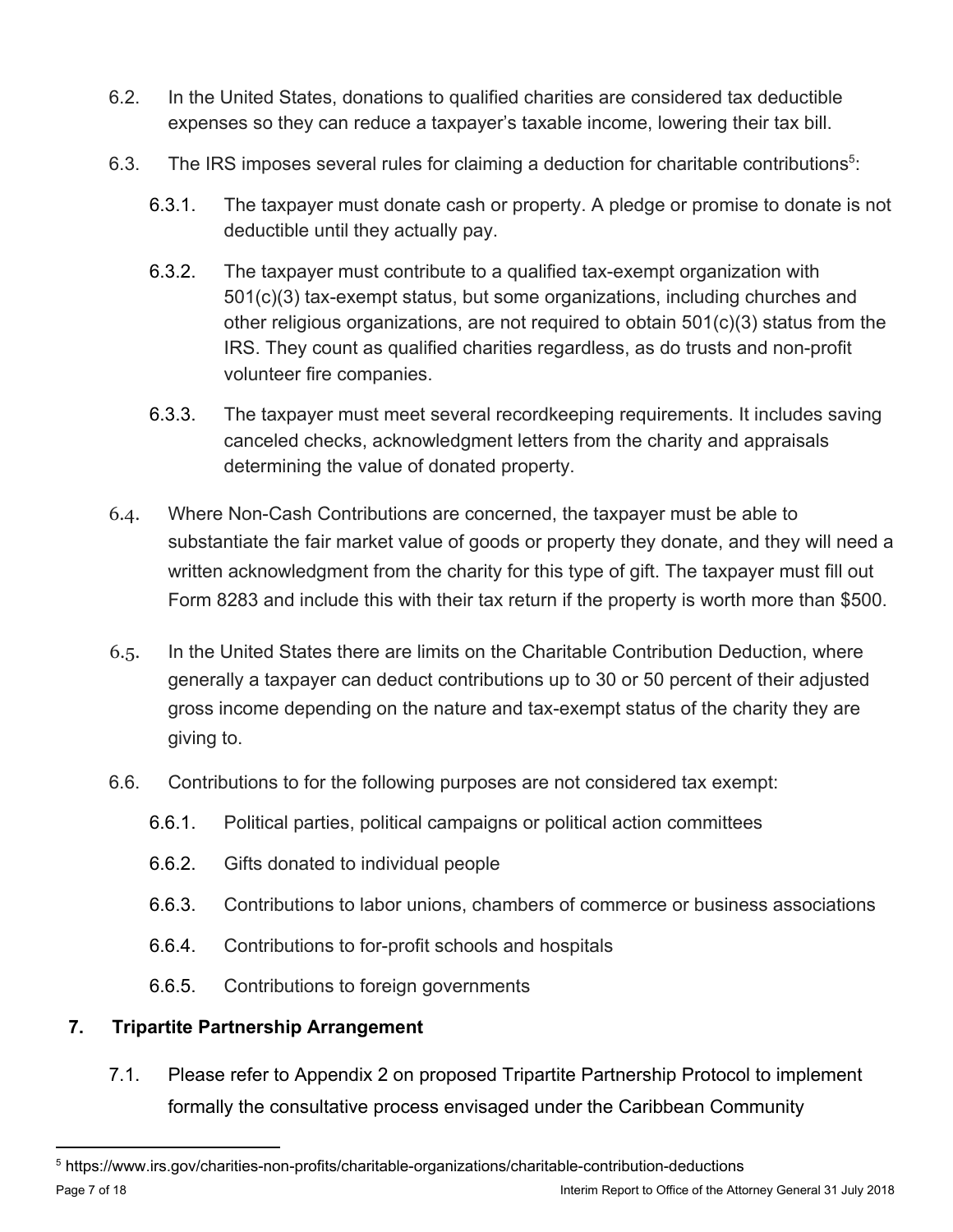(CARICOM) Revised Treaty of Chaguaramas and the CARICOM Charter of Civil Society.

### **8. Joint Projects**

8.1. Please note Civil Society Bahamas has undertaken a Survey of national CSOs which includes their feedback on highest priority issues for them. These highest priority issues should form the substance for initial Joint Projects in the context of the Tripartite Partnership. Whether the responses address capacity-building, or substantive development issues, national and international, the key non-CSO Stakeholders in the Tripartite Partnership have unique experience, resources and contacts/networking possibilities which can bring invaluable support and solutions.

### **9. Appendix 1: One Eleuthera Foundation Standards**

| <b>PRINCIPLE 1</b> | <b>LEGAL</b>      | <b>STANDARD 1</b> | The CSO should seek to be incorporated in accordance with the<br>laws of The Commonwealth of The Bahamas and comply with<br>all regulatory licensing and financial requirements. In addition<br>to the 2014 Regulation, all CSOs should seek to comply with<br>any other local and international legislation, regulation and best<br>practices that is applicable to its constitution, management and<br>operations. • (Note that Section 5 of the 2014 Regulations<br>explicitly states that "A non-profit organisation shall not<br>conduct operations unless registered under the Companies Act<br>(Ch. 308) and in accordance with these Regulations.") |
|--------------------|-------------------|-------------------|-------------------------------------------------------------------------------------------------------------------------------------------------------------------------------------------------------------------------------------------------------------------------------------------------------------------------------------------------------------------------------------------------------------------------------------------------------------------------------------------------------------------------------------------------------------------------------------------------------------------------------------------------------------|
| <b>PRINCIPLE 1</b> | <b>LEGAL</b>      | <b>STANDARD 2</b> | All CSO should have written policies and procedures<br>(applicable to the size<br>of the organisation) which establishes the legal obligations and<br>expectations of the organization.                                                                                                                                                                                                                                                                                                                                                                                                                                                                     |
| <b>PRINCIPLE 2</b> | <b>GOVERNANCE</b> | <b>STANDARD 3</b> | Each CSO should be led by a Board of Directors. The Board<br>should ensure that there are policies which govern its<br>structure, composition (size and diversity) and the<br>compensation of its members (if applicable). The number and<br>composition of the Board members and the structure of the<br>Board should be commensurate with the size and complexity of<br>the institution.                                                                                                                                                                                                                                                                  |
| <b>PRINCIPLE 2</b> | <b>GOVERNANCE</b> | <b>STANDARD 4</b> | The Board should meet regularly to deal with the business of<br>the CSO and have a policy governing the details of its meeting<br>to include frequency, participants required to attend and the<br>consequences of failure to attend meetings. At minimum the<br>Board should meet at least quarterly. Attendance at such<br>meeting may be by digital means unless byelaws dictate                                                                                                                                                                                                                                                                         |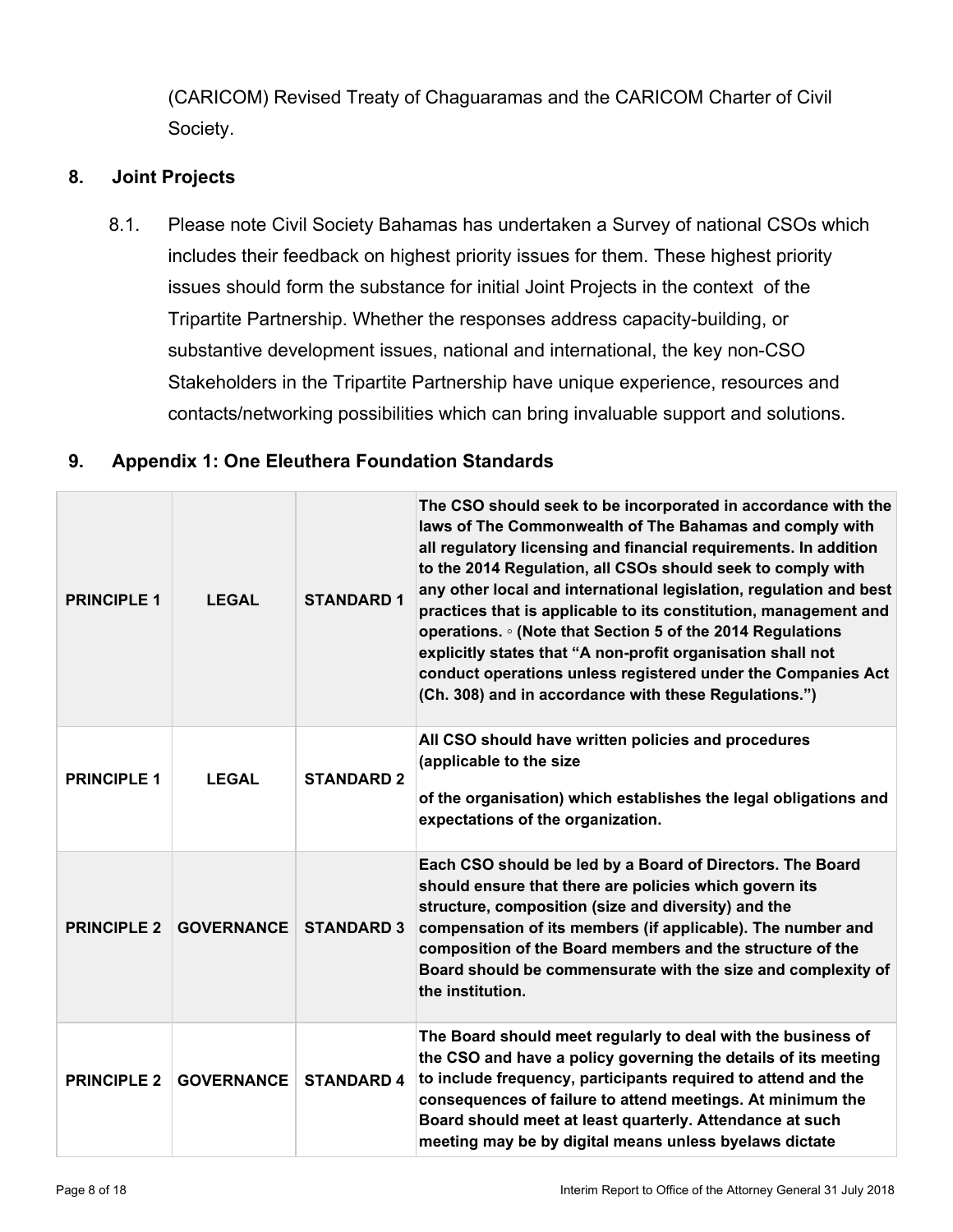|                                                                        |                   | otherwise.                                                                                                                                                                                                                                                                                                                                                                                                                                                                |
|------------------------------------------------------------------------|-------------------|---------------------------------------------------------------------------------------------------------------------------------------------------------------------------------------------------------------------------------------------------------------------------------------------------------------------------------------------------------------------------------------------------------------------------------------------------------------------------|
| <b>GOVERNANCE</b>                                                      | <b>STANDARD 5</b> | The Board of the CSO should set the "tone at the top" and this<br>should be enshrined in a Code of Ethics and Accountability,<br>specific to the Board. This code should detail the legal and<br>ethical duties and obligations in relation to the contents of the<br>governance documents, fiduciary responsibilities, the structure<br>and management of operations. This code should include<br>controls and policies including, inter alia:                           |
|                                                                        |                   | • A clearly defined conflict of interest policy for members<br>(which includes, at minimum, an obligation to disclose<br>relationships and/or their family and/ or their interest in entities<br>doing business with the CSO where there is at least 10%<br>ownership and/ or control of the entity.) A conflict of interest<br>policy governing staff, volunteers, consultants, and<br>independent contractors and their families should also be<br>developed;           |
|                                                                        |                   | ○ A commitment by Board members to understand their<br>collective and individual roles                                                                                                                                                                                                                                                                                                                                                                                    |
|                                                                        |                   | • The Board's commitment to ensuring the achievement of the<br>organization's goals by creating strategic plans, operational<br>plans, contingency plans, implementing budgets, monitoring<br>and assessing progress and evaluating results;                                                                                                                                                                                                                              |
|                                                                        |                   | • The Board's commitment to exercising effective control<br>including implementing adequate compliance, financial,<br>management and risk mitigation controls;                                                                                                                                                                                                                                                                                                            |
|                                                                        |                   | • The Board's commitment to ethics and integrity for its<br>stakeholders including, staff and volunteers; and                                                                                                                                                                                                                                                                                                                                                             |
|                                                                        |                   | • The Board's commitment to accountability and transparency.                                                                                                                                                                                                                                                                                                                                                                                                              |
| <b>TRANSPAREN</b><br><b>CY AND</b><br><b>ACCOUNTABIL</b><br><b>ITY</b> | <b>STANDARD 6</b> | The CSO should produce at least an annual report on its<br>activity. This report should be made widely available to the<br>general public. • Small CSOs are not required to have<br>accompanying financial accounts to the annual report audited.<br>Larger, mature CSOs should consider providing reports on<br>activities at least twice a year or more and where required to<br>have audited financial reports these should accompany the<br>annual activities report. |
|                                                                        |                   |                                                                                                                                                                                                                                                                                                                                                                                                                                                                           |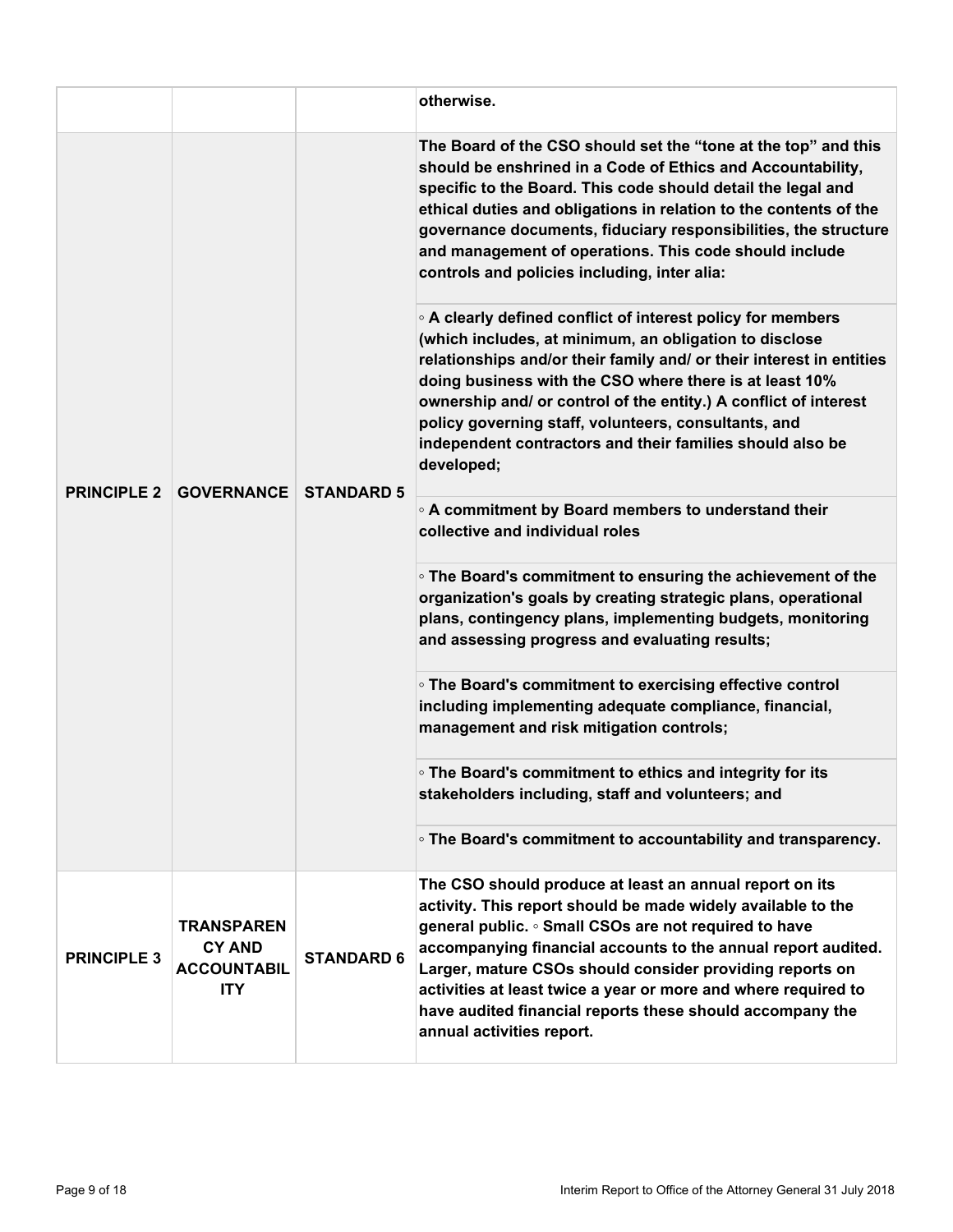| <b>PRINCIPLE 4</b> | <b>FINANCIAL</b><br><b>OVERSIGHT</b>                                                                   | <b>STANDARD 7</b>  | All CSOs must maintain adequate financial records of its<br>activities. (See section 12, 2014 Regulations) · To facilitate this<br>all CSOs much have policies governing the budgeting process,<br>the separation and control of accounts, the management of<br>expenditures and the form and content for financial statements.<br>This will also include policies specific to the active<br>management of expenses, income, fundraising and the use of<br>funds, loans and disbursements. The policies should be<br>reviewed and updated in line with the growth of the CSO.                                                                                                                                                                 |
|--------------------|--------------------------------------------------------------------------------------------------------|--------------------|-----------------------------------------------------------------------------------------------------------------------------------------------------------------------------------------------------------------------------------------------------------------------------------------------------------------------------------------------------------------------------------------------------------------------------------------------------------------------------------------------------------------------------------------------------------------------------------------------------------------------------------------------------------------------------------------------------------------------------------------------|
| <b>PRINCIPLE 4</b> | <b>FINANCIAL</b><br><b>OVERSIGHT</b>                                                                   | <b>STANDARD 8</b>  | All CSOs should prepare an annual accounting of their financial<br>performance. In line with Standard 6 this report should be made<br>widely available to the general public. • Where the CSO has a<br>website, the CSO is encouraged to publish its annual report and<br>financial accounts on its website.                                                                                                                                                                                                                                                                                                                                                                                                                                  |
| <b>PRINCIPLE 5</b> | <b>FUNDRAISING /</b><br><b>DEVELOPMEN</b><br><b>T AND</b><br><b>INFORMATION</b><br><b>AL MATERIALS</b> | <b>STANDARD 9</b>  | All CSOs should have policies to govern solicitation and<br>fundraising communications (paper and electronic). At<br>minimum the policy should include the requirement that the<br>CSO produce truthful and clear information in its solicitation<br>and communication materials (including any available<br>supporting evidence).                                                                                                                                                                                                                                                                                                                                                                                                            |
| <b>PRINCIPLE 5</b> | <b>FUNDRAISING /</b><br><b>DEVELOPMEN</b><br><b>T AND</b><br><b>INFORMATION</b><br><b>AL MATERIALS</b> | <b>STANDARD 10</b> | The CSO should have documented policies which deal with<br>donor related issues. • One critical challenge is donor privacy.<br>The CSO should have a policy which details its position with<br>respect to the handling of donor information. Other donor<br>related issues that should be governed by this policy include<br>Donor communications, accountability, recording keeping and<br>acknowledgment and contribution compliance. donors should<br>be made aware of the CSOs position on the issues which affect<br>them, and provide documentation to show that they have been<br>advised. For transparency it is also recommended that CSOs<br>reference the provisions of the 2014 Regulations Section 12 in<br>their documentation. |
| <b>PRINCIPLE 6</b> | <b>MONITORING</b><br><b>AND</b><br><b>EVALUATION</b>                                                   | <b>STANDARD 11</b> | The management of complaints is essential to maintaining trust<br>between the CSO, the donor, the public and government<br>agencies and other entities with whom the CSO engages. All<br>CSOs should develop a complaints policy which assures<br>prompt action and response to complaints.                                                                                                                                                                                                                                                                                                                                                                                                                                                   |
| <b>PRINCIPLE 6</b> | <b>MONITORING</b><br><b>AND</b><br><b>EVALUATION</b>                                                   | <b>STANDARD 12</b> | The CSO should implement a policy that mandates the periodic<br>evaluation of its program effectiveness; efficiency; compliance<br>with applicable legislation, standards and mission objects; its<br>impact in the sector; the Board; and the overall organization<br>itself.                                                                                                                                                                                                                                                                                                                                                                                                                                                                |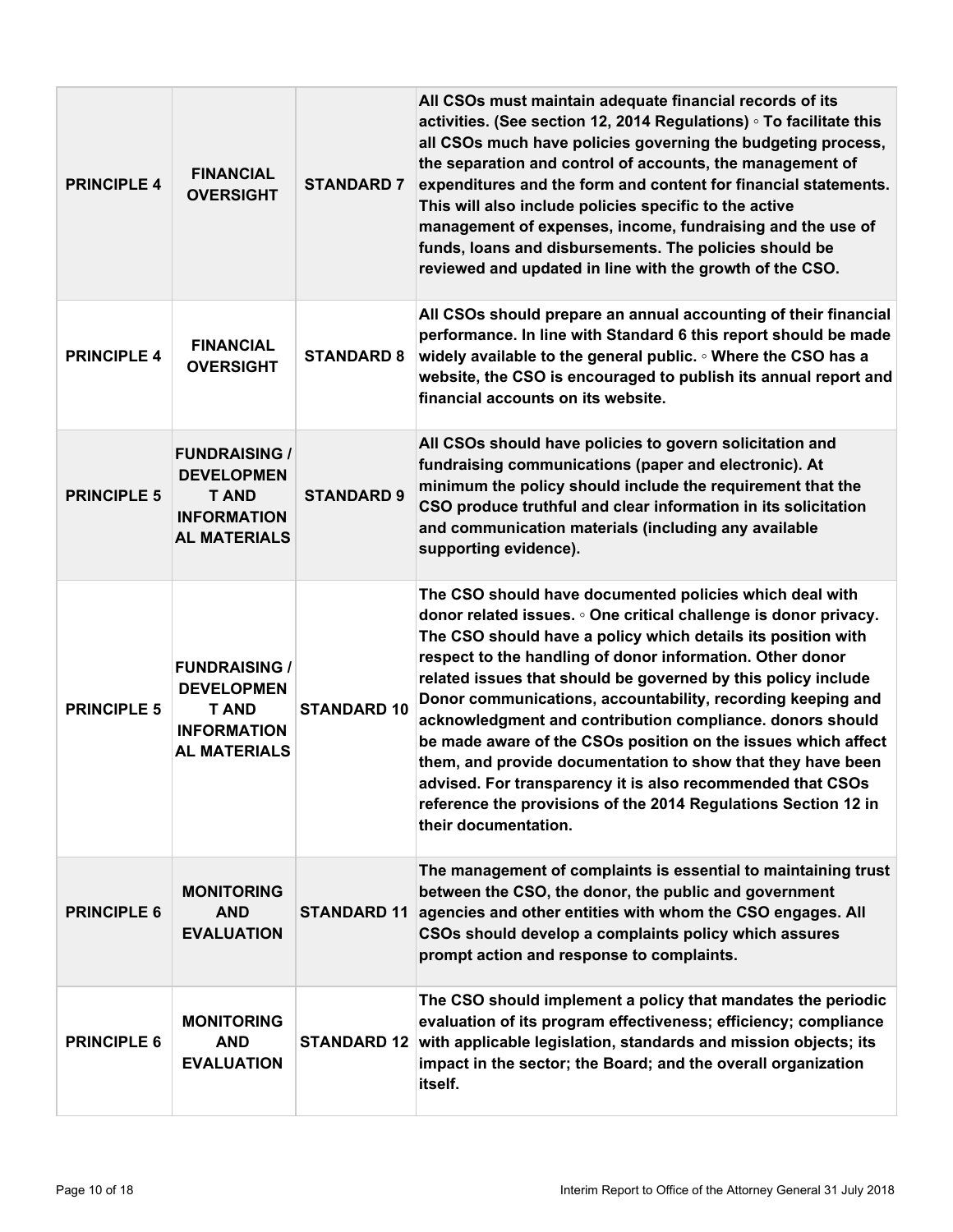# **10. Appendix 2: Tripartite Partnership Arrangement - Proposed Key Elements for the Protocol**

- 10.1. Summary reference to the genesis of the "Tripartite" mechanism, to clarify the value of the mechanism.
- 10.2. Distillation of the best international practice of the functioning of the "Tripartite" mechanism to extrapolate a template for the effective and efficient operation of the "Tripartite Partnership" under the Civil Society Bill (CSB).
- 10.3. Review of the existing, seminal Documents of regional Institutions which directly address Civil Society and a national consultation mechanism to ensure its contribution to sustainable National Development. These documents are:
	- 10.3.1. The CARICOM Revised Treaty of Chaguaramas;
	- 10.3.2. The CARICOM Charter of Civil Society; and
	- 10.3.3. The Caribbean Policy Development Centre (CPDC).
- 10.4. Particularly relevant provisions of these Documents are: (emphases added)
	- 10.4.1. Preamble to the Revised Treaty of Chaguaramas

Determined to enhance the effectiveness of the decision-making and implementation processes of the Community;

**Desirous of restructuring the Organs and Institutions of the Caribbean Community and Common Market and redefining their functional relationships so as to enhance the participation of their peoples, and in particular the social partners, in the integration movement;**

Resolved to establish conditions which would facilitate access by their nationals to the collective resources of the Region on a non-discriminatory basis;

Committed to establish effective measures, programmes and mechanisms to assist disadvantaged countries, regions and sectors of the Community;

**Recalling further the Charter of Civil Society** adopted by the Conference of Heads of Government on 19 February 1997 reaffirming the human rights of their peoples,<sup>6</sup>

### **10.4.2. The Consultative Process**

# **10.4.2.1. 1. In order to enhance the decision-making process in the Community, the Community Council, assisted by the**

<sup>&</sup>lt;sup>6</sup>Preamble - Revised Treaty of Chaguaramas Establishing the Caribbean Community Including the CARICOM Single Market and Economy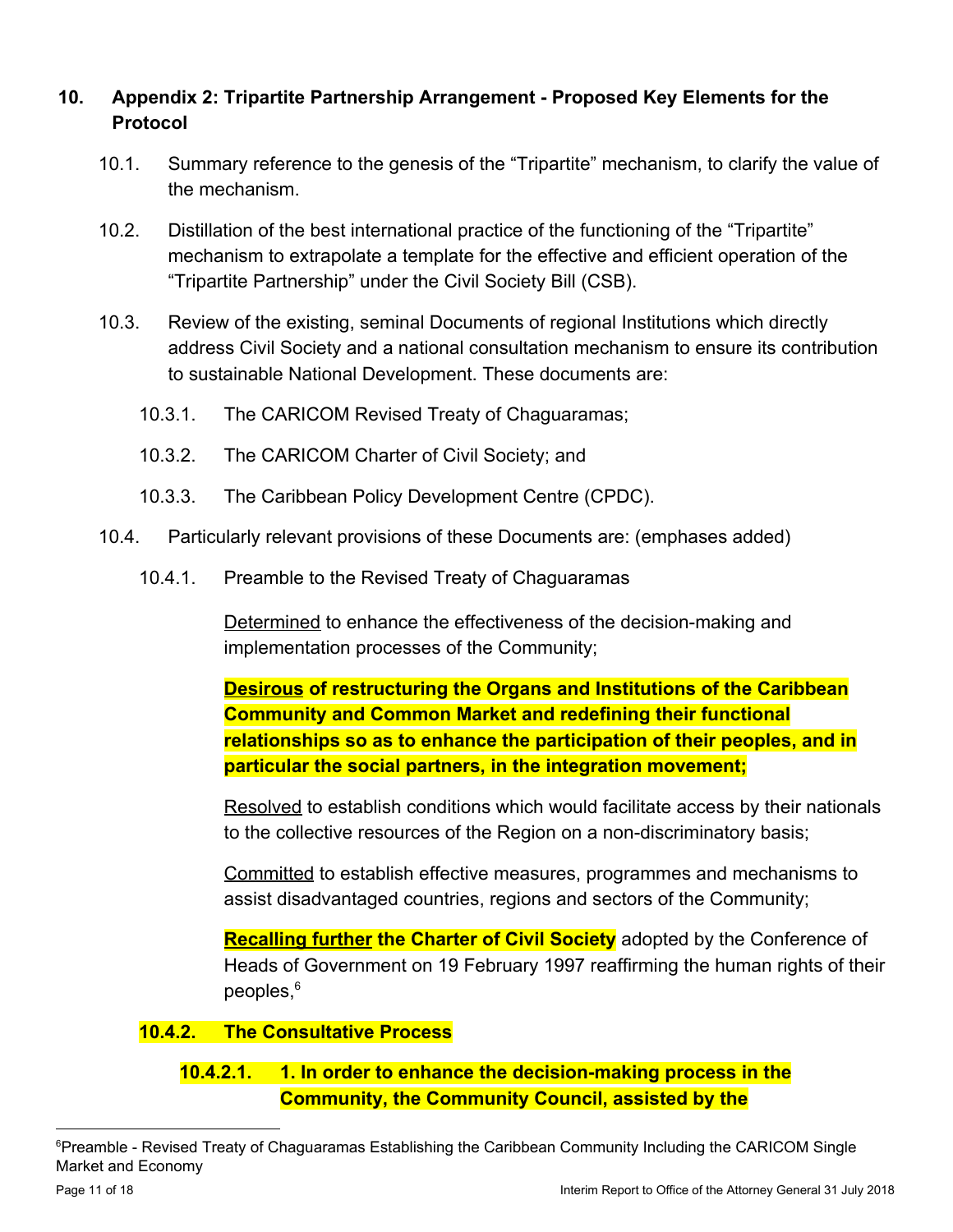**Secretary-General, shall, in collaboration with competent authorities of the Member States, establish and maintain an efficient system of consultations at the national and regional levels.**

**2. The system of consultations shall be structured to ensure that determinations of Community Organs and the Legal Affairs Committee are adequately informed by relevant information inputs and are reinforced by consultations undertaken at successively lower levels of the decision- making process.<sup>7</sup>**

- 10.4.3. Role of Public Authorities
	- 10.4.3.1. COTED shall promote the modernisation of government bureaucracies by, inter alia: **encouraging the development of closer contacts between public sector administrations, industry and other stakeholders** to ensure that challenges presented by the global environment are understood and **co-operative solutions** developed;<sup>8</sup>
	- 10.4.3.2. 7. The States in order to further the participation of the people in the democratic process **shall establish effective systems of ongoing consultations between the Government and the people.**<sup>9</sup>
- 10.4.4. Social Partners
	- 10.4.4.1. **The States undertake to establish within their respective States a framework for genuine consultations among the social partners in order to reach common understandings on and support for the objectives, contents and implementation of national economic and social programmes and their respective roles and responsibilities in good governance**, 10
- 10.4.5. Awareness and Responsibilities of the People
	- 10.4.5.1. The States hereby declare that the people have an important role to play in the pursuit and maintenance of good governance, Accordingly, the States shall build awareness, engender support and establish programmes to foster sound values and positive attitudes and shall enhance individual and institutional capacities to secure objectives, including:

<sup>7</sup> Article 26 The Consultative Process, Revised Treaty of Chaguaramas Establishing the Caribbean Community Including the CARICOM Single Market and Economy

<sup>&</sup>lt;sup>8</sup> Article 76 Role of Public Authorities, Revised Treaty of Chaguaramas Establishing the Caribbean Community Including the CARICOM Single Market and Economy

<sup>&</sup>lt;sup>9</sup> ARTICLE XVII Good Governance, CARCOM Charter of Civil Society

<sup>10</sup> ARTICLE XXII Social Partners, CARCOM Charter of Civil Society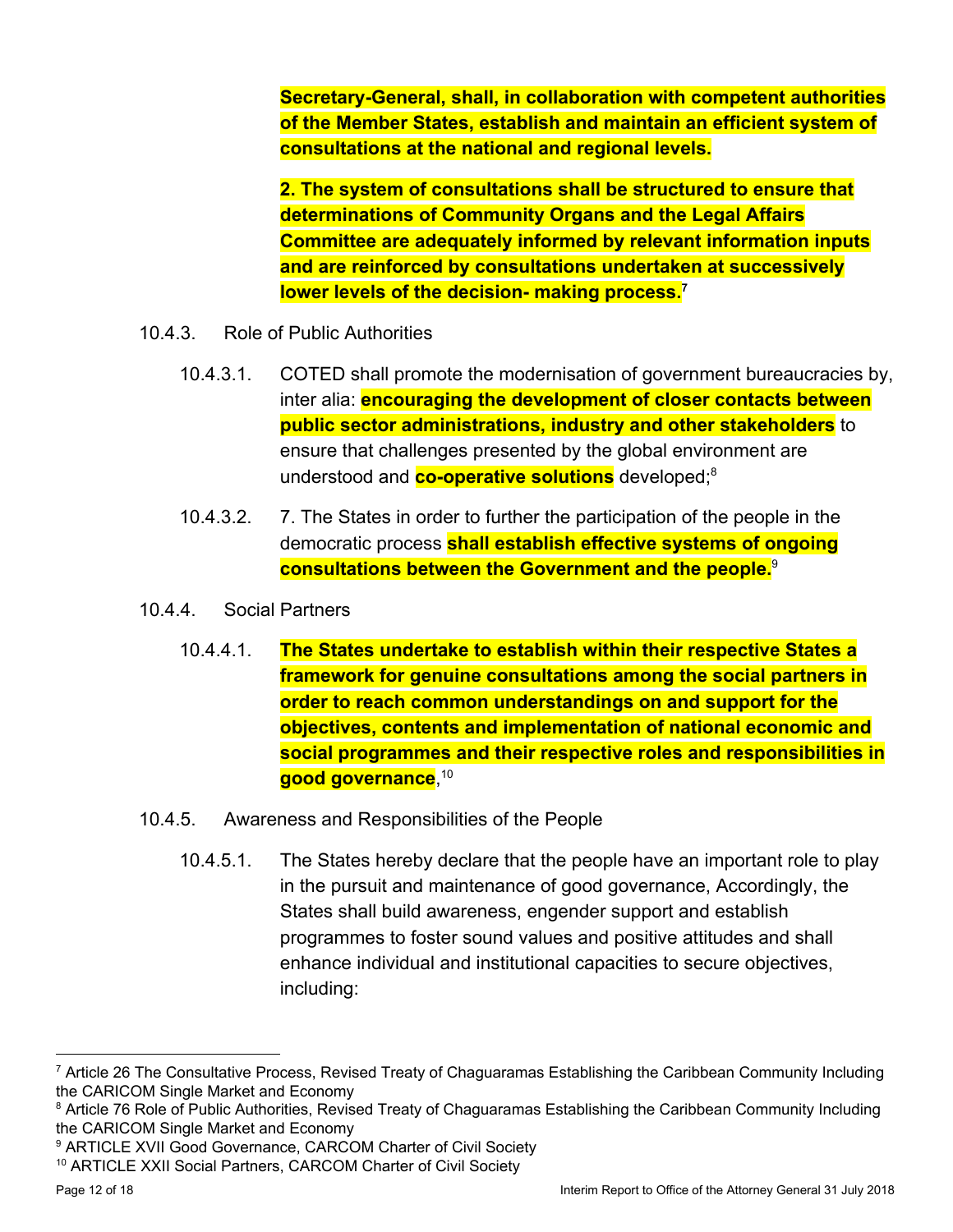(a) the inculcating, nurturing and demonstration of love of one's country;

(b) the participation in the electoral process;

(c) the development of a positive work ethic at all levels in society in the recognition of the responsibilities of the people in the areas of production, the economy and the provision of goods and services;

(d) the sensitising of the people to the importance of continuous skill upgrading, training and broadening of their skills and expertise;

(e) the building of self-reliance and the engagement in self-help activities, whether alone or in community with others;

(f) the promotion of awareness of parents to cooperate with and support the school system and programmes aimed at the character formation of students;

(g) special consideration and support of the young, aged, the disabled and other vulnerable groups;

(h) the resolution of interpersonal and domestic disputes by peaceful means, such as mediation, reconciliation and otherwise;

(k) the promotion, establishment and maintenance of community-based organisations.<sup>11</sup>

### 10.4.6. Reports

- 10.4.6.1. 4. (1) **States shall each establish a National Committee or designate a body to monitor and ensure the implementation of this Charter** and that National Committee or body shall comprise:
- 10.4.6.2. (a) representatives of the State;
- 10.4.6.3. (b) representatives of the other social partners; and
- 10.4.6.4. (c) such other persons of high moral character and recognised competence in their respective fields of endeavour.<sup>12</sup>
- 10.4.7. Implementation
	- 10.4.7.1. The States declare their resolve to pay due regard to the provisions of this Charter.<sup>13</sup>
- 10.4.8. Governance

<sup>11</sup> ARTICLE XXIV Social Partners, CARCOM Charter of Civil Society

<sup>&</sup>lt;sup>12</sup> ARTICLE XXV Reports, CARCOM Charter of Civil Society

<sup>13</sup> ARTICLE XXVI Implementation, CARCOM Charter of Civil Society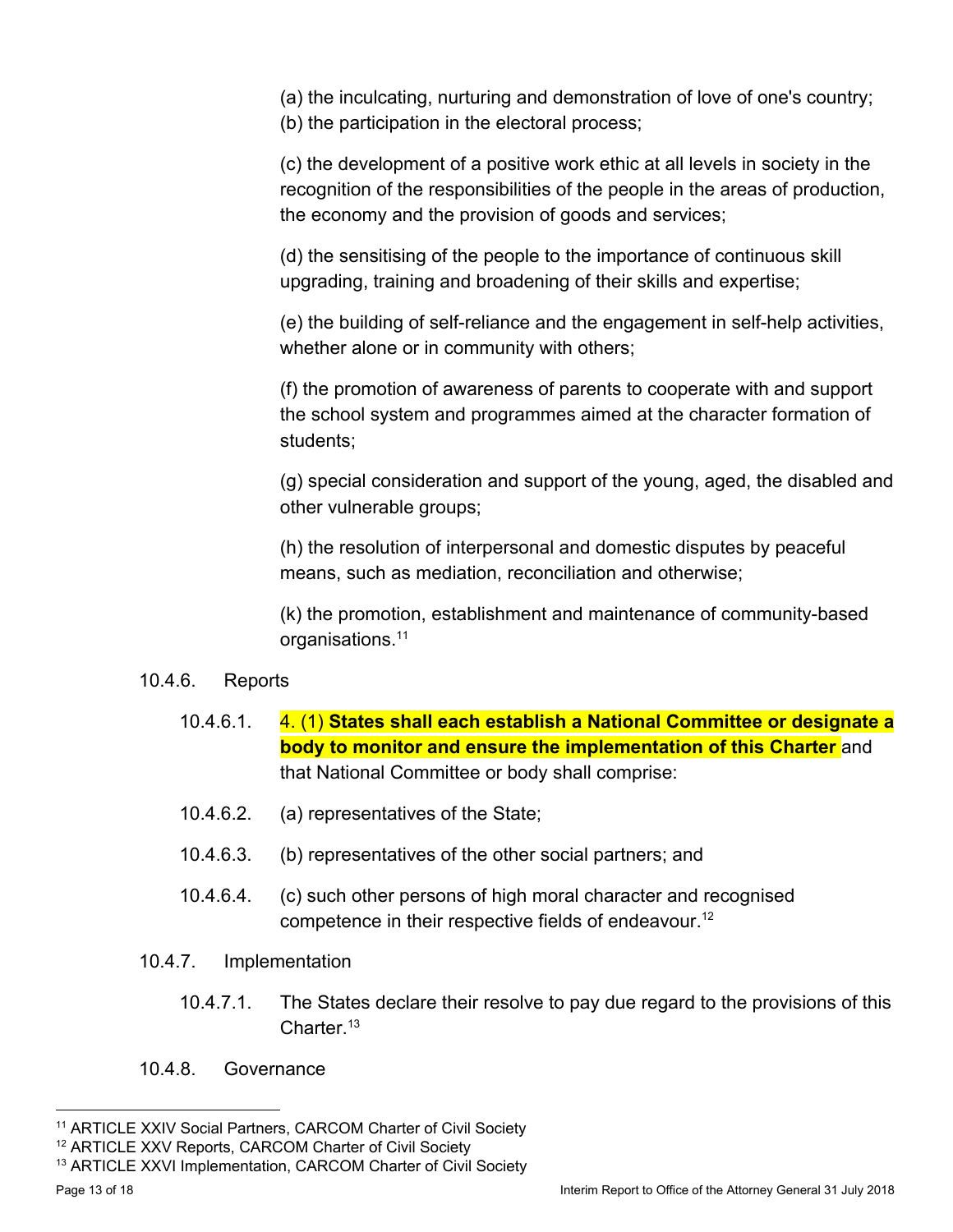10.4.8.1. 3.1 Governance within Caribbean NGOs shall be guided by good governance principles of equity and inclusion, participation, transparency and accountability

> 3.2 In keeping with the Human Rights based approach articulated in the principles of this Code, NGOs shall refrain from discrimination on the basis of age, class, gender, sexual orientation, minority, geographic location, race, religion or disability in all programmes and staff positions.

3.3 NGOs shall:

a) Ensure that their activities conform to their stated purposes.

b) Ensure the participation of stakeholders in the identification, design and execution of the policies, programmes and projects.

c) Implement organizational activities conducive to public trust within the NGO sector.

d) Ensure that they and their staff maintain a position of political neutrality in their operations and respect the office of all duly elected governments in keeping with the democratic traditions of the region.

e) Refrain from deliberate involvement in any activity which might bring the institution into disrepute.

f) Exhaust conciliatory solutions to conflicts internally and with third parties

g) Be accountable for the actions and decisions, not only to donors and governments but primarily to project beneficiaries and staff.

h) Commit themselves to building the capacity of its directors, staff and members to enhance their participation and contribution to the attainment of the organization's missions and goals.

i) Ensure that no conflict of interest exists between members of the board or members of the staff in the conduct of the affairs of the organizations and that these persons demonstrate high moral values and integrity.

j) Require board members to give the best service as directors at all times acting in the best interest of the organization.

k) Promote good relations among and between board members, members, staff and beneficiaries.

l) Ensure that serving board members shall not receive a salary, for work or act as paid consultants to the organization except that this work is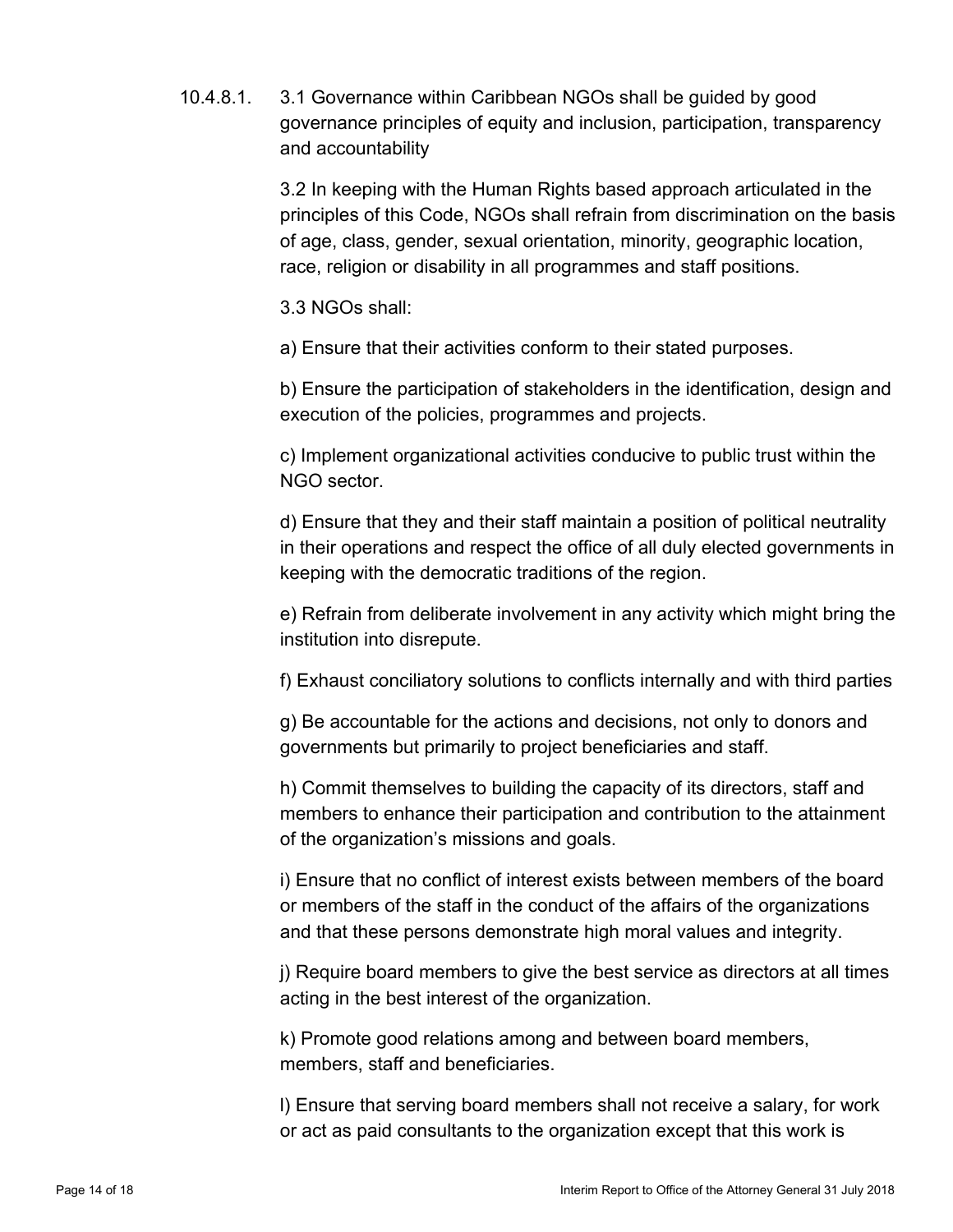offered in a strictly professional capacity for which a reimbursement or stipend may be agreed

m) Maintain the confidentiality of personal information on staff, clients and others, unless the individuals waive this right, or disclosure is required by law. Privileged or confidential information regarding donors or donations shall not be disclosed to unauthorized parties without the authority of the specific donor.<sup>14</sup>

- 10.4.9. Relations with Beneficiaries
	- 10.4.9.1. 5.1 NGOs shall:

a) Work with beneficiaries in the pursuit of a just and humane society.

b) Ensure that relationships with beneficiaries should be based on mutual trust, openness and respect for their autonomy and independence

c) Give priority to strengthening the capacity of vulnerable groups to achieve autonomy and self-reliance.

d) Foster meaningful participation of beneficiaries in identification of community needs and design of programmes;

e) Assist those at risk without any discrimination;

f) Ensure that all communications shall be respectful of people in every sense $15$ 

### 10.4.10. Relations with International NGOs and Donor Partners

10.4.10.1. 7.1 NGOs shall:

a) Ensure adequate consultations among the sector members on key issues in order to ensure fair representation of the NGO sector's views.

 b) Strive to have their agendas set by members and target communities and shall impress this policy on donor partners and international NGOs;

c) Work on global issues of concern in concert with donor partners and international NGOs on a basis that does not compromise the integrity of the NGO;

d) Subject its collaboration with international NGOs and donor partners to the scrutiny and evaluation of its members;

<sup>&</sup>lt;sup>14</sup> 3. Governance, Caribbean Policy Development Centre (CPDC), Code of Conduct and Ethics

<sup>15</sup> 5. Relations with Beneficiaries, Caribbean Policy Development Centre (CPDC), Code of Conduct and Ethics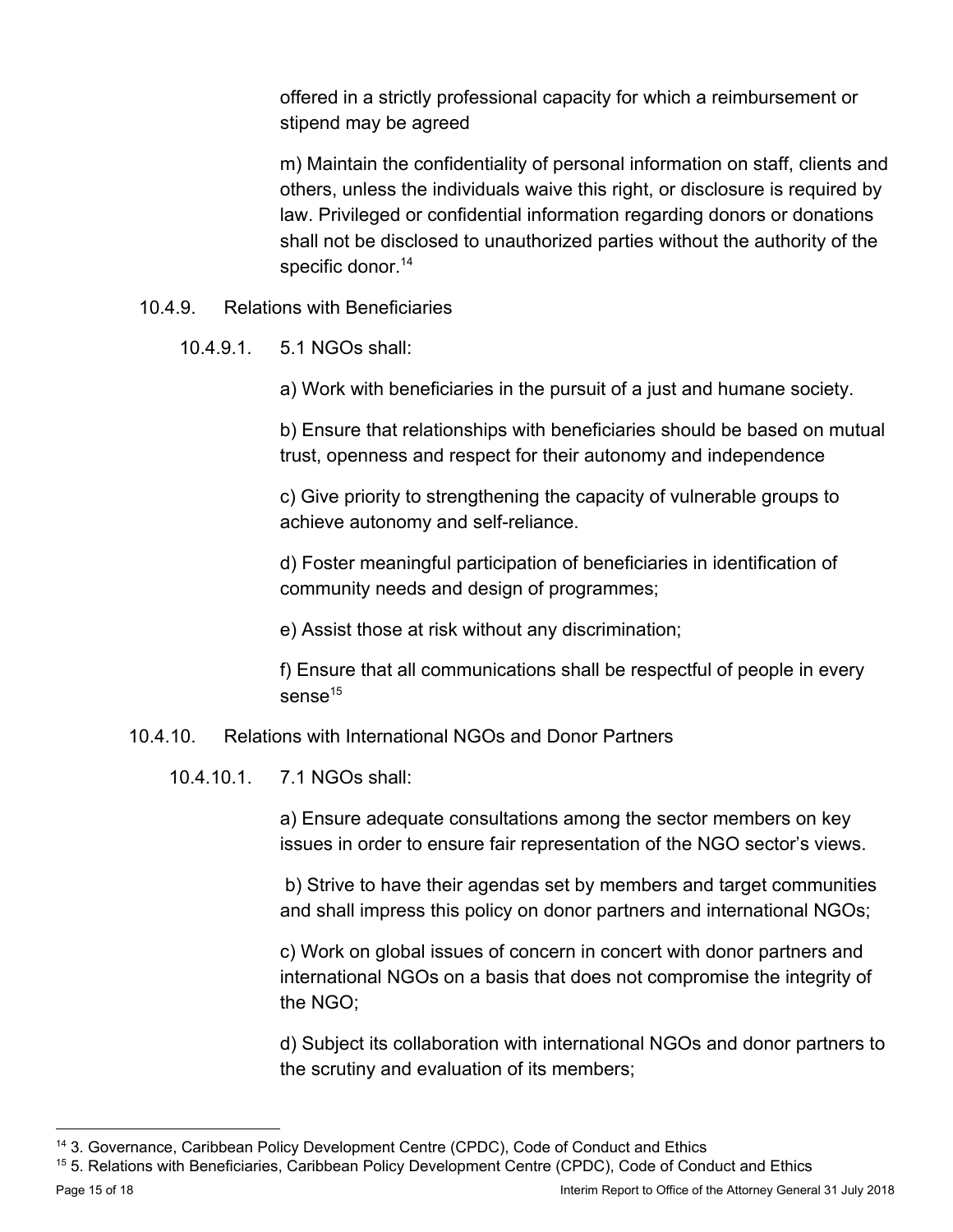e) Strive to ensure that modes of collaboration with donor partners reflect the best practices of good partnership, ensuring respect for autonomy, independence and diversity of approaches

f) Ensure that NGO representation in national, regional and international fora will always be based on an organization's primary mandate and programme focus.

g) Insist that NGO representatives to international fora have an obligation to report back to the NGO community on the outcomes of their mission.<sup>16</sup>

- 10.4.11. Relations with Governments
	- 10.4.11.1. 8.1 NGOs shall:

**a) Seek partnerships with Governments based on the processes outlined in the Revised Treaty of Chaguaramas as well as the CARICOM Charter of Civil Society and acting in adherence to the principles outlined in the Code Ethics and Conduct**

b) Ensure that Government partnerships shall be undertaken on the basis of mutual respect for the independence, autonomy and diversity of approaches of all partners

c) Participate where appropriate in dialogue and cooperation with Government agencies towards the attainment of sustainable human development.<sup>17</sup>

- 10.4.12. Monitoring and Evaluation of Programmes
	- 10.4.12.1. 10.1 NGOs shall:

a) **Develop and promote clear and measurable impact indicators for all programmes and projects undertaken** in order to gauge their relevance and effectiveness.

b) Formalise various monitoring and evaluation tools to gauge performance in relation to established objectives goals of activities.

c) Provide to the public the findings of any assessments or evaluations of projects.<sup>18</sup>

<sup>16</sup> 7. Relations with International NGOs and Donor Partners, Caribbean Policy Development Centre (CPDC), Code of Conduct and Ethics

<sup>17</sup> 8. Relations with Governments, Caribbean Policy Development Centre (CPDC), Code of Conduct and Ethics 18 10. Monitoring and Evaluation of Programmes, Caribbean Policy Development Centre (CPDC), Code of Conduct and Ethics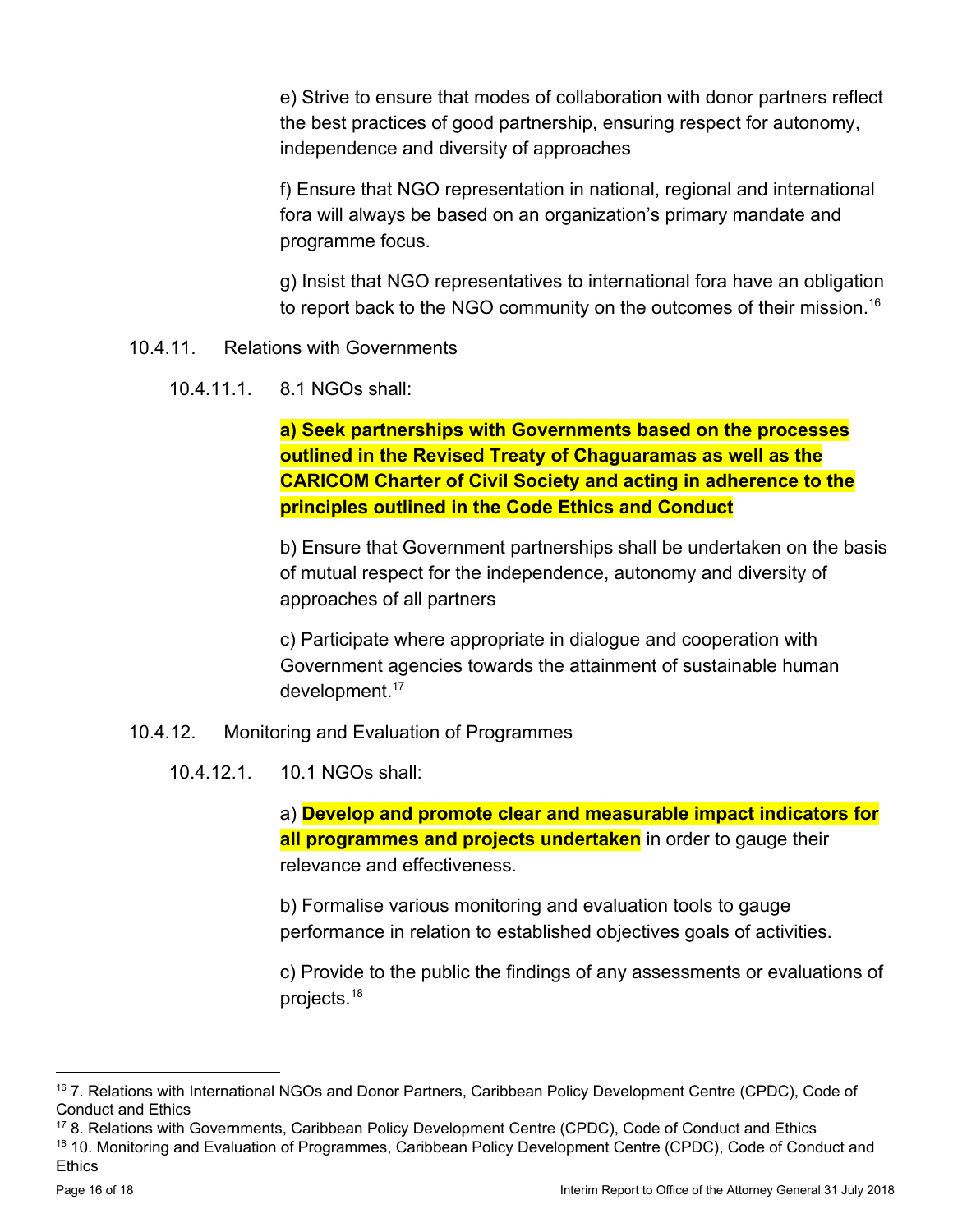# 10.4.13. Upholding the Code

10.4.13.1. The Code contributes to the recognition of NGOs as Social Partners in Development and providing for their registration and general operations in CARICOM countries. Enforcement of the Code is within the authority of the **NGO Commission** provided for in the NGO Act. The Code affirms the values and principles of the CARICOM Charter for Civil Society **and is offered as a civil society pledge of good faith in the positive engagement between policy makers and practitioners in the interest of sustainable human development** in the Caribbean. In the pursuit of excellence in all areas of operations within the development sector, NGOs shall observe the stated good practices.

> This Code is applicable to: all members and prospective members of CPDC; any persons and organizations seeking to benefit from CPDC's programme and any other NGO willing to sign on.

Members of the CPDC and all individuals or groups who act for and/or on the behalf of the signatories are expected to adopt, sign this Code of Conduct and Ethics at each biannual CPDC Assembly and may indicate in their promotional materials that they subscribe to the Code. These Signatories will be the primary agents through which adherence to the Code will be promoted among NGOs. Each signatory to the Code is charged with observing, respecting and upholding the standards of this Code and with assisting other NGOs to adopt and maintain the Code.<sup>19</sup>

- 10.4.14. Monitoring and Evaluation
	- 10.4.14.1. 13.1 Signatories to the Code shall:

a) Monitor and evaluate the ways in which the Code impacts peoples' behaviour and organizational culture. Specifically, NGOs shall monitor how the organization conducts business in light of the requirements of the Code of Ethics and Conduct.

b) Individually and collectively shall be responsible for monitoring themselves and their performance in relation to the requirements of the Code of Conduct.

c) Ensure that monitoring and evaluation of the compliance to the Code is shared between management and staff.

d) Be charged with the responsibility of bringing to the attention of the NGO Commission breaches of the Code. In the event of a complaint being

<sup>&</sup>lt;sup>19</sup> 11. Upholding the Code, Caribbean Policy Development Centre (CPDC), Code of Conduct and Ethics Page 17 of 18 Interim Report to Office of the Attorney General 31 July 2018